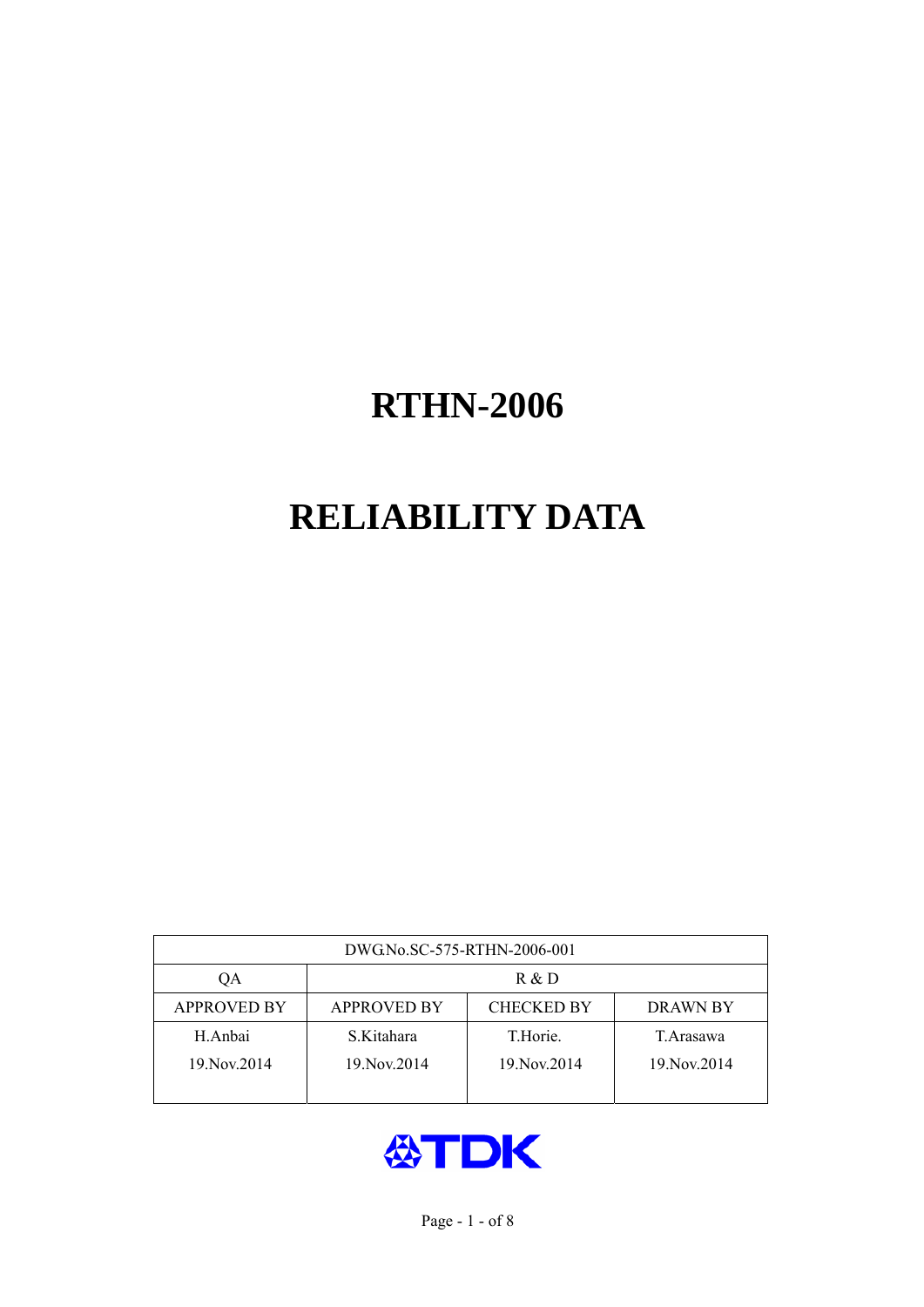#### INDEX

|                                     | Page   |
|-------------------------------------|--------|
| 1. Calculated Values of MTBF        | Page-3 |
| 2. Vibration Test                   | Page-4 |
| 3. Heat Cycle Test                  | Page-5 |
| 4. Humidity Test                    | Page-6 |
| 5. High Temperature Resistance Test | Page-7 |
| 6. Low Temperature Storage Test     | Page-8 |
|                                     |        |

The following data are typical values. As all units have nearly the same characteristics, the data to be considered as ability values.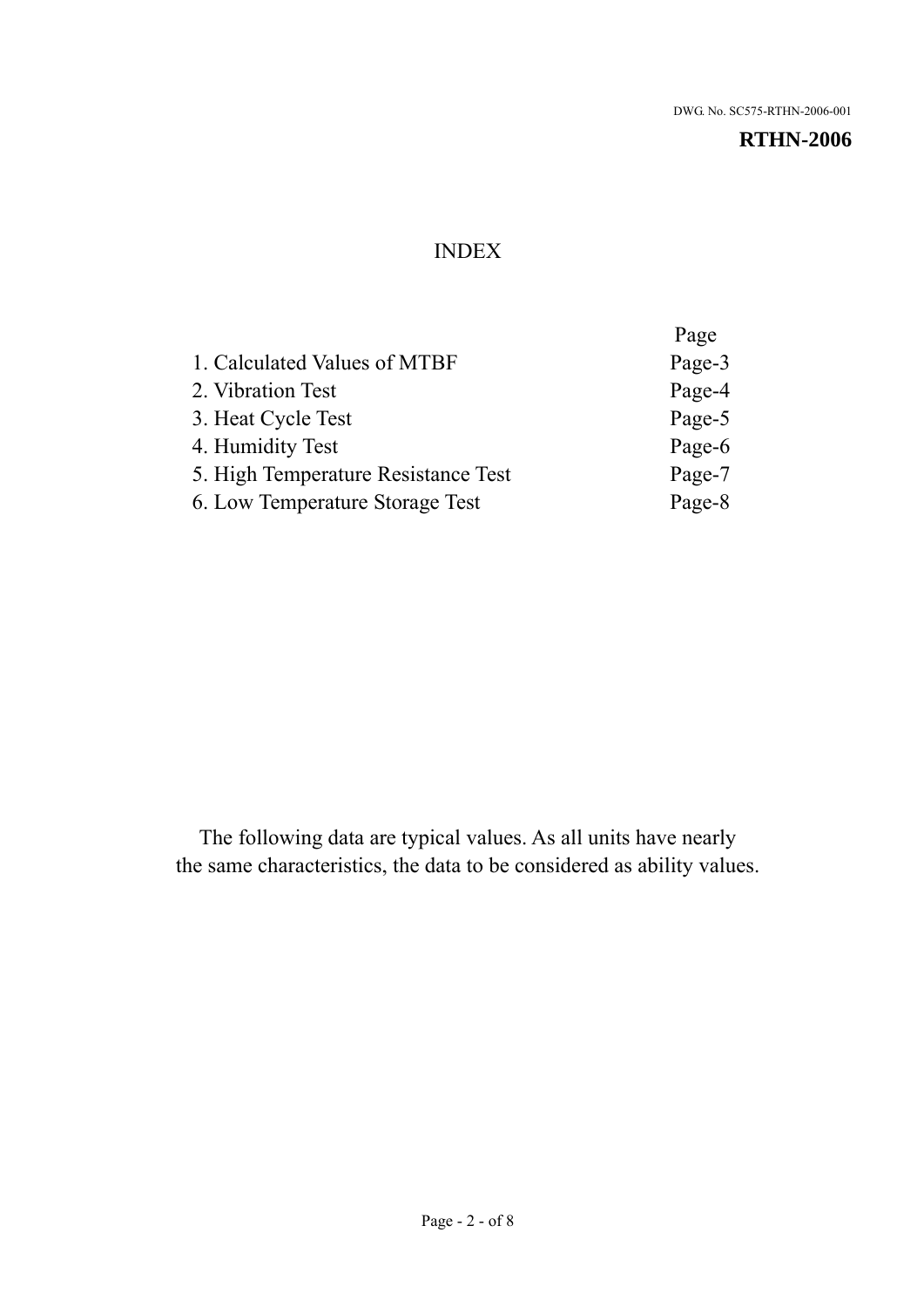1. Calculated Values of MTBF

#### MODEL:RTHN-2006

(1)Calculating Method

Calculated Based on parts stress Reliability projection of MIL-HDBK-217F NOTICE2.

Individual failure rates  $\lambda$  G is given to each part and MTBF is

Calculated by the count of each part.

$$
MBF = \frac{1}{\lambda_{\text{expip}}} = \frac{1}{\sum_{i=1}^{n} N_i (\lambda_{\text{G}} \pi_Q)_i} \times 10^6 \text{ (hours)}
$$

| $\lambda$ equip | : Total equipment failure rate (Failure $/ 10^6$ Hours)        |
|-----------------|----------------------------------------------------------------|
| $\lambda$ G     | : Generic failure rate for the <i>i</i> th generic part        |
|                 | (Failure/ $10^6$ Hours)                                        |
| Ni              | : Quantity of i th generic part                                |
| N               | : Number of different generic part categories                  |
| $\pi$ Q         | : Generic quality factor for the i th generic part( $\pi$ Q=1) |

## (2)MTBF Values

GF: Ground, Fixed

 $MTBF = 2,160,574$  (Hours)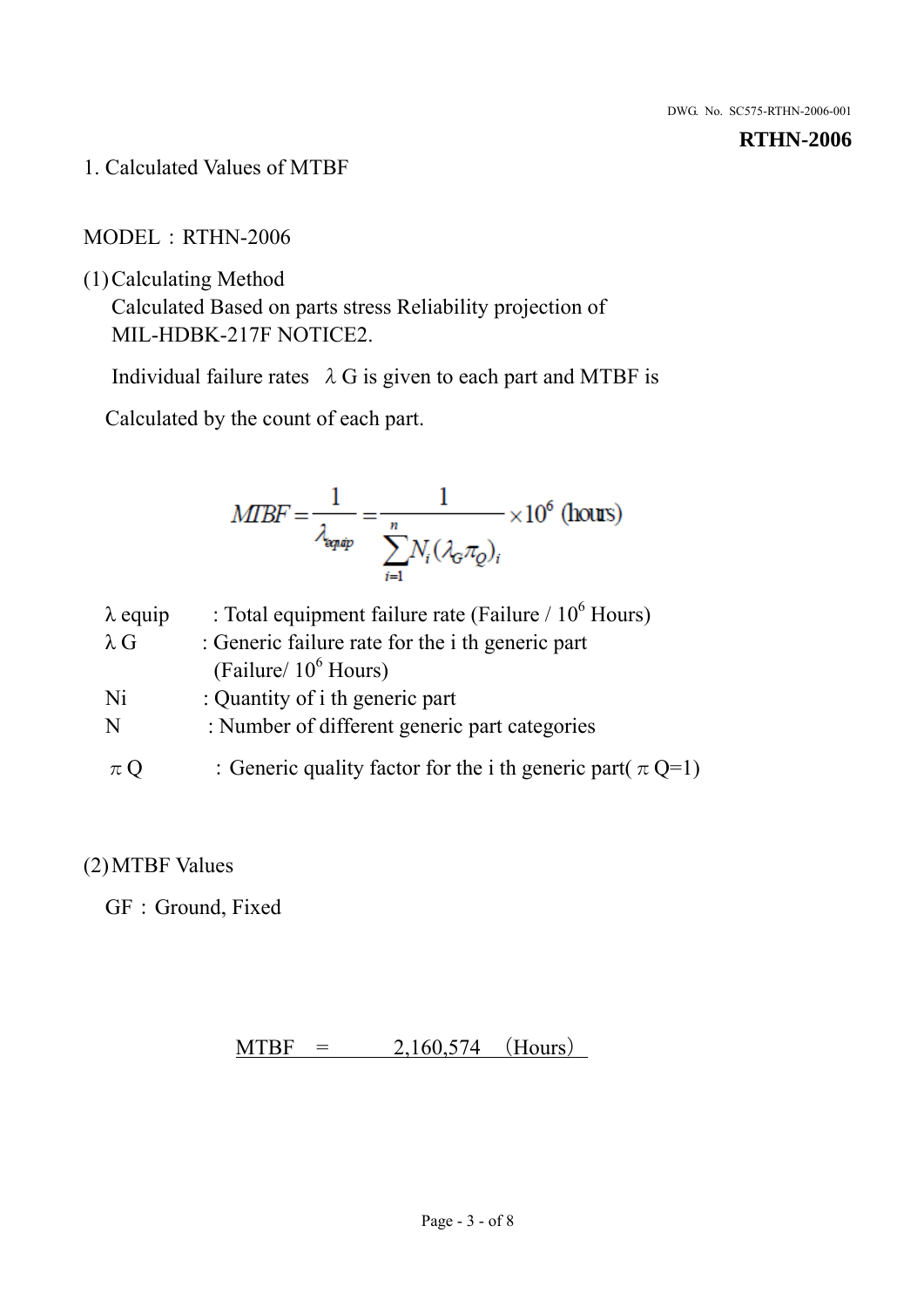#### 2. Vibration Test

#### MODEL: RTHN-2006 (Representation Product : RTHN-5150)

- (1)Vibration Test Class Frequency Variable Endurance Test
- (2)Equipment Used Controller VS-1000-6, Vibrator 905-FN (IMV CORP.)
- (3)The Number of D.U.T (Device Under Test) 2 units
- (4)Test Conditions Frequency : 10~55Hz Amplitude : 0.7mm,Sweep for 1 min. Dimension and times : X,Y and Z Directions for 0.5 hours each.
- (5)The Method Fix the D.U.T on the fitting-stage
- (6)Test Results PASS

| Check item                        | Spec.                            |                   | <b>Before Test</b> | After Test        |
|-----------------------------------|----------------------------------|-------------------|--------------------|-------------------|
| Attenuation(dB)                   | Differential Mode: 25dB min.     | $0.2$ MHz         | 75.15              | 75.10             |
|                                   |                                  | 30 MHz            | 56.05              | 56.05             |
|                                   | Common Mode: 25dB min.           | $0.1$ MHz         | 32.80              | 32.80             |
|                                   |                                  | 10 MHz            | 38.70              | 38.20             |
| Leakage Current (mA)              | 5mA max. (500V, 60Hz)            | Line1             | 2.68               | 2.67              |
|                                   |                                  | Line <sub>2</sub> | 2.68               | 2.67              |
|                                   |                                  | Line3             | 2.69               | 2.68              |
| DC Resistance (m $\Omega$ )       | $6m\Omega$<br>max.               |                   |                    | 2.54              |
| <b>Test Voltage</b>               | $L-L: 2192Vdc$ 60sec.            |                   |                    |                   |
|                                   | $L-E$ : 2500Vac 60sec.           |                   | OK.                | OK                |
| Isolation Resistance( $M\Omega$ ) | $100M\Omega$ min.(500Vdc 60sec.) |                   | $1.0 \times 10^7$  | $1.0 \times 10^7$ |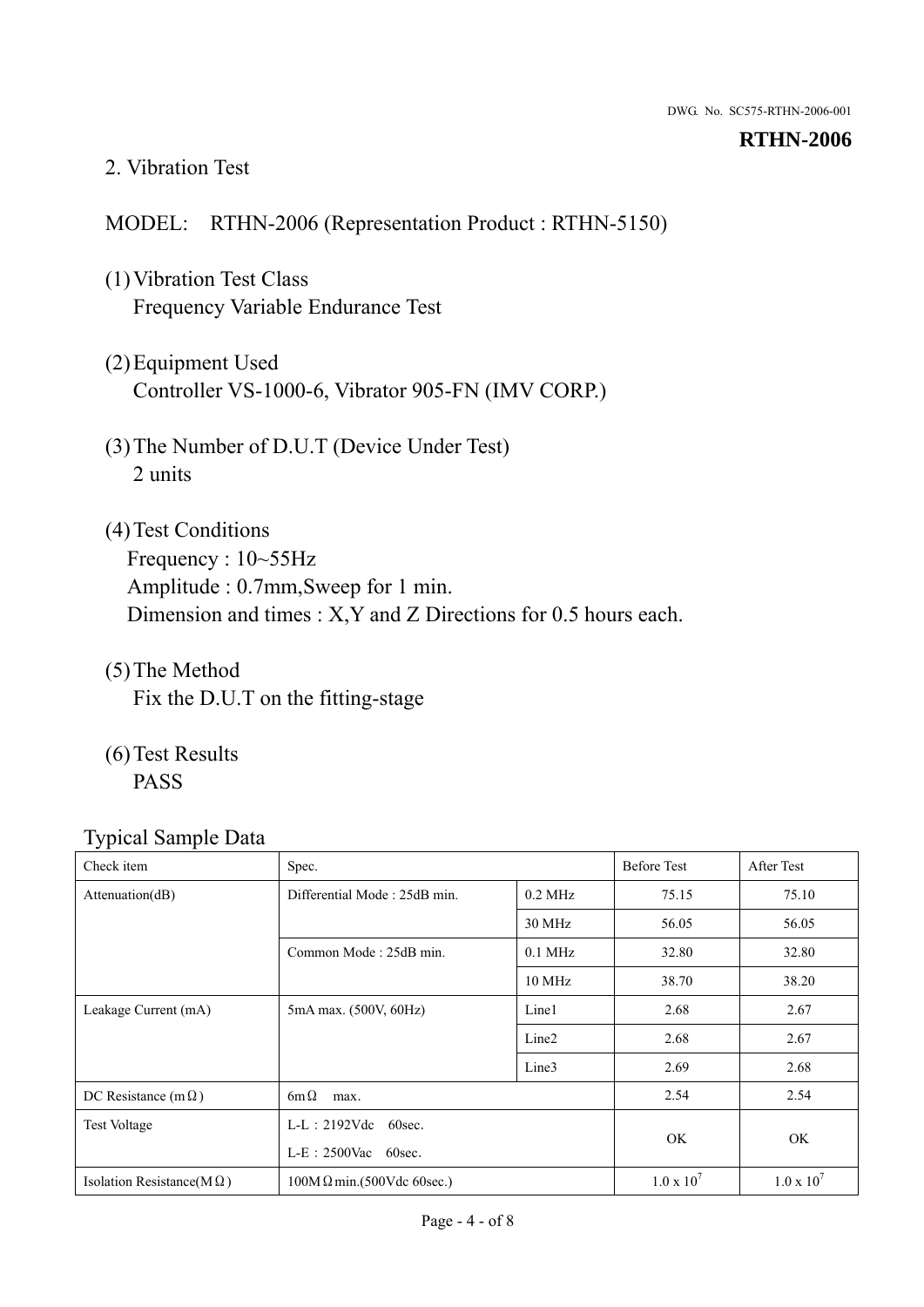# 3. Heat Cycle Test

## MODEL: RTHN-2006 (Representation Product : RTHN-5150)

# (1)Equipment Used TEMPERATURE CHAMBER TSA-71H-W (ESPEC CORP.)

- (2)The Number of D.U.T (Device Under Test) 2 units
- (3)Test Conditions

Ambient Temperature : -25~+85℃ Test Cycles: 100 cycles



(4)The Method

Before the test check if there is no abnormal characteristics and put the D.U.T in the testing chamber. Then test it in the above cycles, After the test is completed leave it for 1 hour at room temperature and check it if there is no abnormal each characteristics.

(5)Test Results PASS

| - -<br>Check item                 | Spec.                                          |                   | <b>Before Test</b> | After Test        |
|-----------------------------------|------------------------------------------------|-------------------|--------------------|-------------------|
| Attenuation(dB)                   | Differential Mode: 25dB min.                   | $0.2$ MHz         | 68.95              | 73.65             |
|                                   |                                                | 30 MHz            | 57.70              | 54.75             |
|                                   | Common Mode: 25dB min.                         | $0.1$ MHz         | 33.50              | 31.50             |
|                                   |                                                | $10$ MHz          | 40.25              | 40.40             |
| Leakage Current (mA)              | 5mA max. (500V, 60Hz)                          | Line1             | 2.69               | 2.63              |
|                                   |                                                | Line <sub>2</sub> | 2.67               | 2.65              |
|                                   |                                                | Line3             | 2.67               | 2.65              |
| DC Resistance (m $\Omega$ )       | $6m\Omega$<br>max                              |                   |                    | 2.44              |
| <b>Test Voltage</b>               | $L-L$ : 2192Vdc 60sec<br>$L-E$ : 2500Vac 60sec |                   |                    |                   |
|                                   |                                                |                   | OK.                | OK                |
| Isolation Resistance(M $\Omega$ ) | $100M\Omega$ min.(500Vdc 60sec.)               |                   | $1.0 \times 10^7$  | $1.0 \times 10^7$ |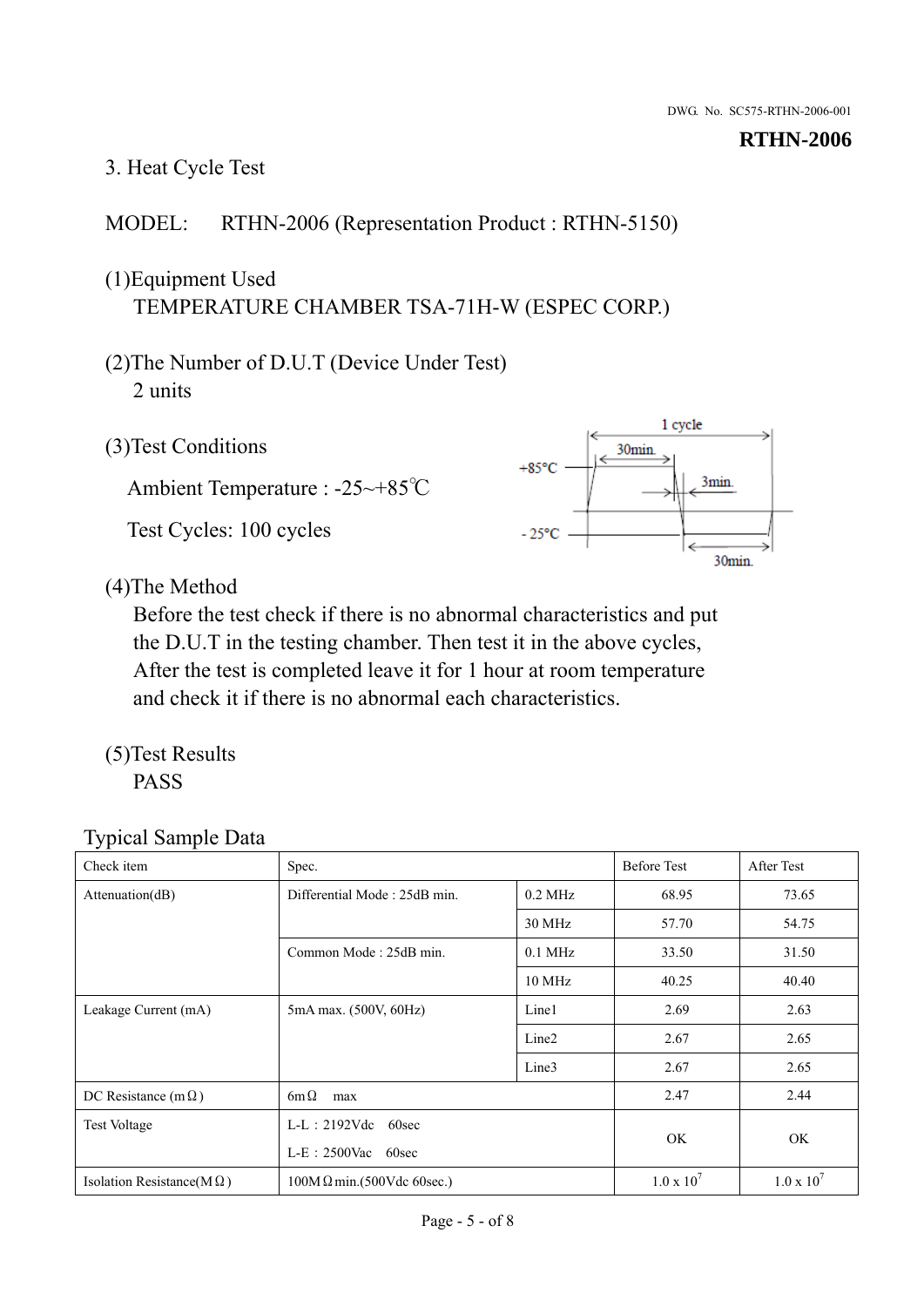#### 4. Humidity Test

### MODEL: RTHN-2006 (Representation Product : RTHN-5150)

# (1)Equipment Used TEMP. & HUMID. CHAMBER PR-4KT (ESPEC CORP.)

- (2)The Number of D.U.T (Device Under Test) 2 units
- (3)Test Conditions

Ambient Temperature : +40℃

Test Times: 500 hours Ambient Humidity: 90~95%RH No Dewdrop

#### (4)The Method

Before the test check if there is no abnormal characteristics and put the D.U.T in the testing chamber. Then test it in the above conditions. After the test is completed leave it for 1 hour at room temperature and check it if there is no abnormal each characteristics.

#### (5)Test Results PASS

| Check item                        | Spec.                            |                        | <b>Before Test</b> | <b>After Test</b> |
|-----------------------------------|----------------------------------|------------------------|--------------------|-------------------|
| Attenuation(dB)                   | Differential Mode: 25dB min.     | $0.2$ MHz              | 71.45              | 74.75             |
|                                   |                                  | 30 MHz                 | 54.85              | 49.00             |
|                                   | Common Mode: 25dB min.           | $0.1$ MHz              | 33.40              | 33.50             |
|                                   |                                  | $10$ MHz               | 39.15              | 39.90             |
| Leakage Current (mA)              | 5mA max. (500V, 60Hz)            | Line1                  | 2.71               | 2.66              |
|                                   |                                  | Line <sub>2</sub>      | 2.70               | 2.66              |
|                                   |                                  | Line3                  | 2.69               | 2.66              |
| DC Resistance (m $\Omega$ )       | $6m\Omega$<br>max.               |                        |                    | 2.44              |
| <b>Test Voltage</b>               | $L-L: 2192Vdc$<br>60sec.         | $L-E$ : 2500Vac 60sec. |                    |                   |
|                                   |                                  |                        |                    | <b>OK</b>         |
| Isolation Resistance(M $\Omega$ ) | $100M\Omega$ min.(500Vdc 60sec.) |                        | $1.0 \times 10^7$  | $1.0 \times 10^7$ |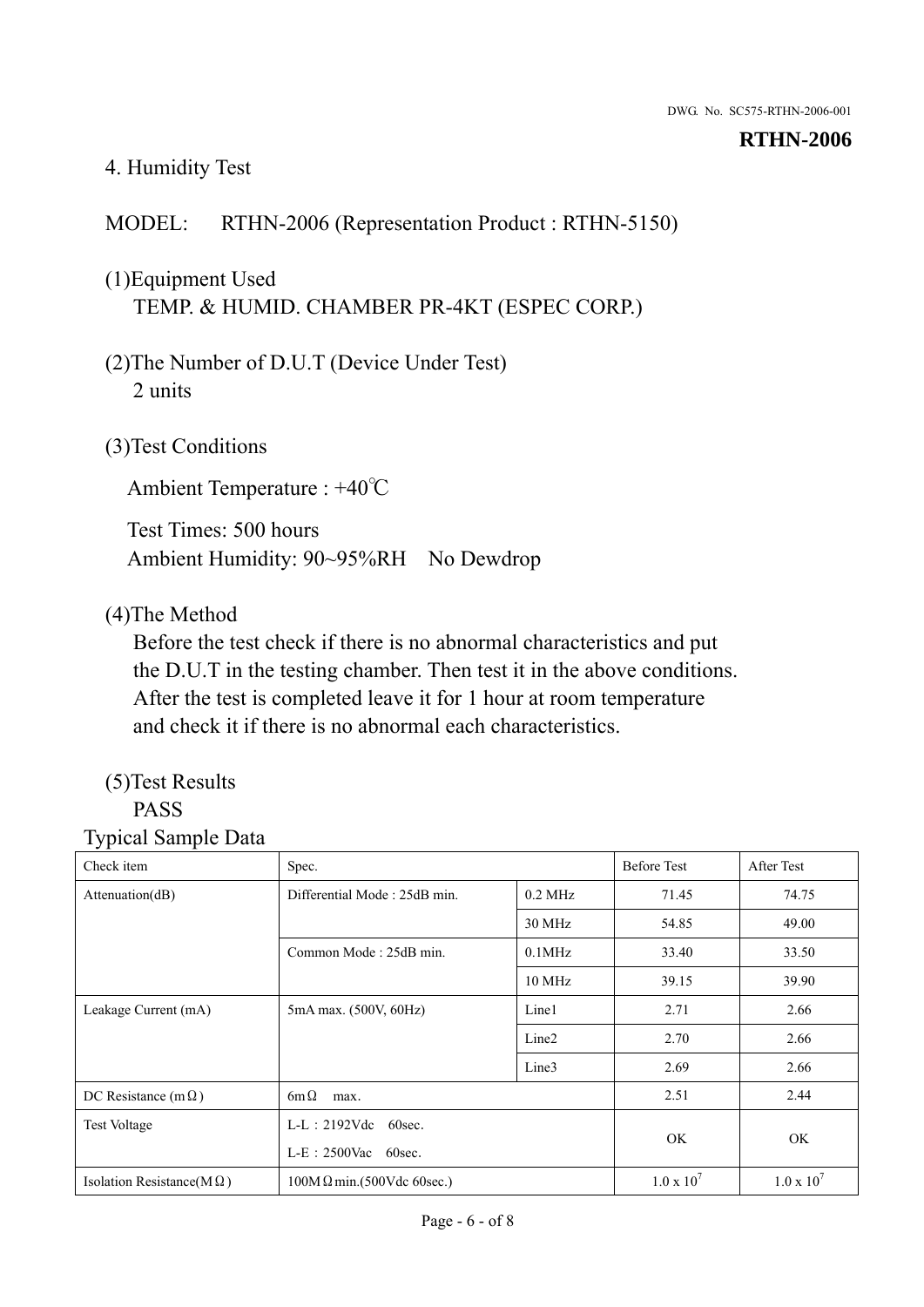#### 5. High Temperature Resistance Test

#### MODEL: RTHN-2006 (Representation Product : RTHN-5300)

# (1)Equipment Used TEMPERATURE CHAMBER PHH-300 (ESPEC CORP.)

- (2)The Number of D.U.T (Device Under Test) 2 units
- (3)Test Conditions

Ambient Temperature : +50℃

Test Times: 500 hours Operating: DC 300A

#### (4)The Method

Before the test check if there is no abnormal characteristics and put the D.U.T in the testing chamber. Then test it in the above conditions. After the test is completed leave it for 1 hour at room temperature and check it if there is no abnormal each characteristics.

#### (5)Test Results PASS

| - -<br>Check item                 | Spec.                                              |                   | <b>Before Test</b> | After Test        |
|-----------------------------------|----------------------------------------------------|-------------------|--------------------|-------------------|
| Attenuation(dB)                   | Differential Mode: 25dB min.                       | $0.2$ MHz         | 75.80              | 78.15             |
|                                   |                                                    | 30 MHz            | 34.25              | 38.60             |
|                                   | Common Mode: 25dB min.                             | $0.5$ MHz         | 34.15              | 34.40             |
|                                   |                                                    | 6 MHz             | 38.60              | 29.55             |
| Leakage Current (mA)              | 5mA max. (500V, 60Hz)                              | Line1             | 2.72               | 2.65              |
|                                   |                                                    | Line <sub>2</sub> | 2.72               | 2.66              |
|                                   |                                                    | Line3             | 2.72               | 2.66              |
| DC Resistance (m $\Omega$ )       | $2m\Omega$<br>max.                                 |                   | 1.02               | 0.99              |
| <b>Test Voltage</b>               | $L-L: 2192Vdc$<br>60sec.<br>$L-E$ : 2500Vac 60sec. |                   |                    |                   |
|                                   |                                                    |                   | OK.                | OK                |
| Isolation Resistance( $M\Omega$ ) | $100M\Omega$ min.(500Vdc 60sec.)                   |                   | $1.0 \times 10^7$  | $1.0 \times 10^7$ |